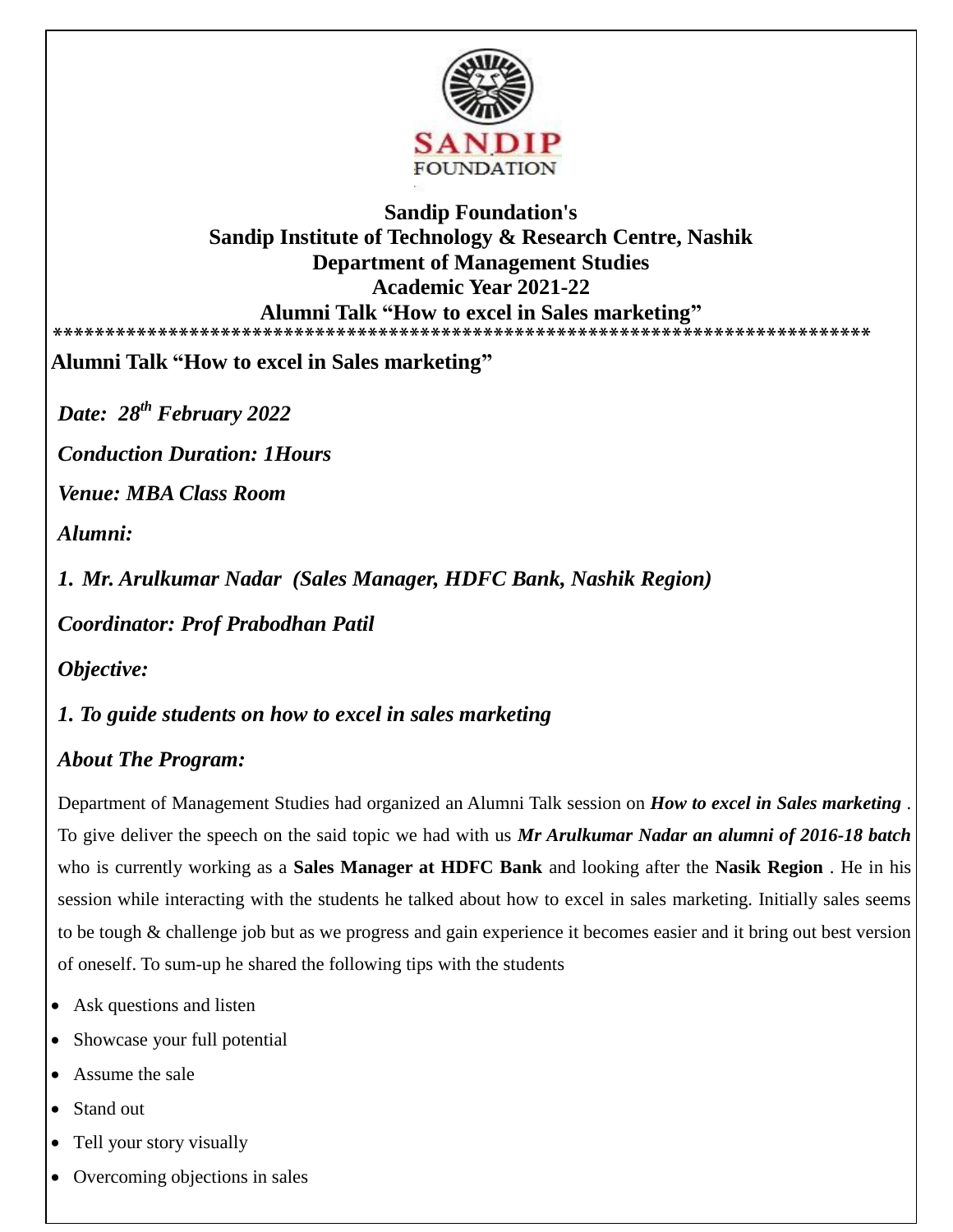- Don't fear giving away too much upfront
- Understand what motivates your customers to buy
- Push for a decision
- Always over-deliver

When delivering great service to customers, don't think of it as a short-term transaction. Instead, make a long-term investment in your customers, and build up the opportunity for repeat business.

Customers new and old should get the same experience, no matter how big or small your business is. Consistency can be one of the most crucial elements of service for your customers. If you commit to serving your customers and prospects (beyond just selling to them) not only will you realize how to boost sales, obtain repeat business and happier customers; you will also achieve a less erratic sales processes.

## *Outcome:*

## *1. Students got brief idea about how to approach and excel in sales job /profile*  **Photographs:**